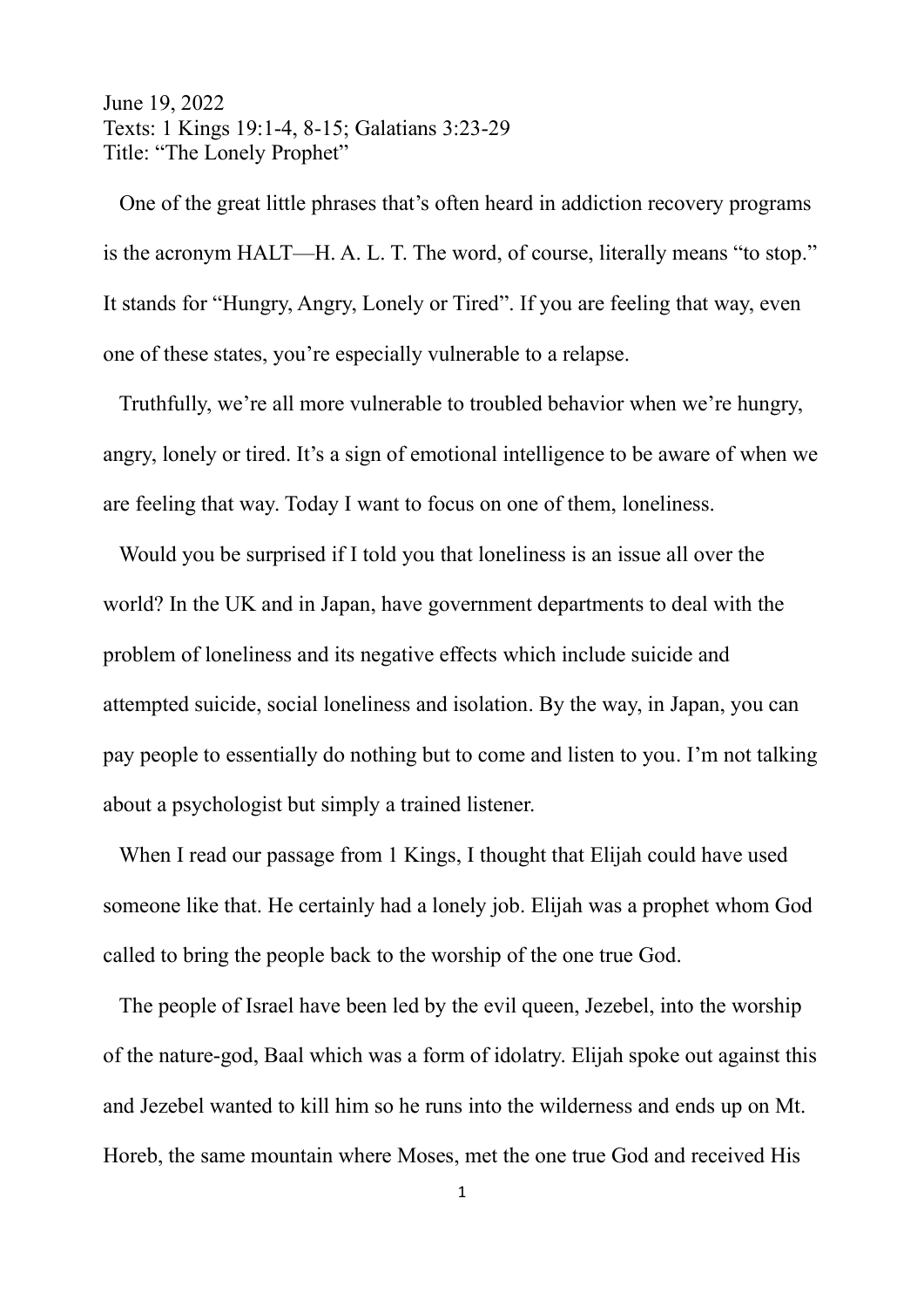laws. And God asks Elijah, "What are you doing here, Elijah?" Elijah replied, "The Israelites have rejected your covenant, torn down your altars, and put your prophets to death with the sword. I am the only one left, and now they are trying to kill me too."

 Loneliness has turned into fear which, in turn, has turned into bitterness against God. Can you relate? Can we learn from Elijah's story to protect us from discouragement and giving up?

 **One thing we learn from this story is that God doesn't have to respond to our "shoulds."** Have you ever struggled with disillusionment and anger toward God because God "should" have done something different in your life? He "should" have fixed your broken marriage, or your child's depression, or your ongoing problems with your boss. Whatever! I'll bet you've got some. You've been a faithful steward of God's calling. You've prayed with all your heart. You've studied your Bible, hoping to discern the secret to earning God's blessings. So God "should" respond with blessings, shouldn't He?

 What does it mean when God doesn't respond to our "shoulds?" Why doesn't our faithfulness earn us protection, security or prosperity, especially when we're obeying God's calling? This is a struggle for every believer. What's the point of following God if there isn't some tangible material benefit?

 I like how author Max Lucado describes this idea. He writes, ["My first](about:blank)  [encounters with faith came about the time I was a Boy Scout, at about 14 or 15. I](about:blank)  [made the logical deduction that they operate the same way; I treated my faith like](about:blank)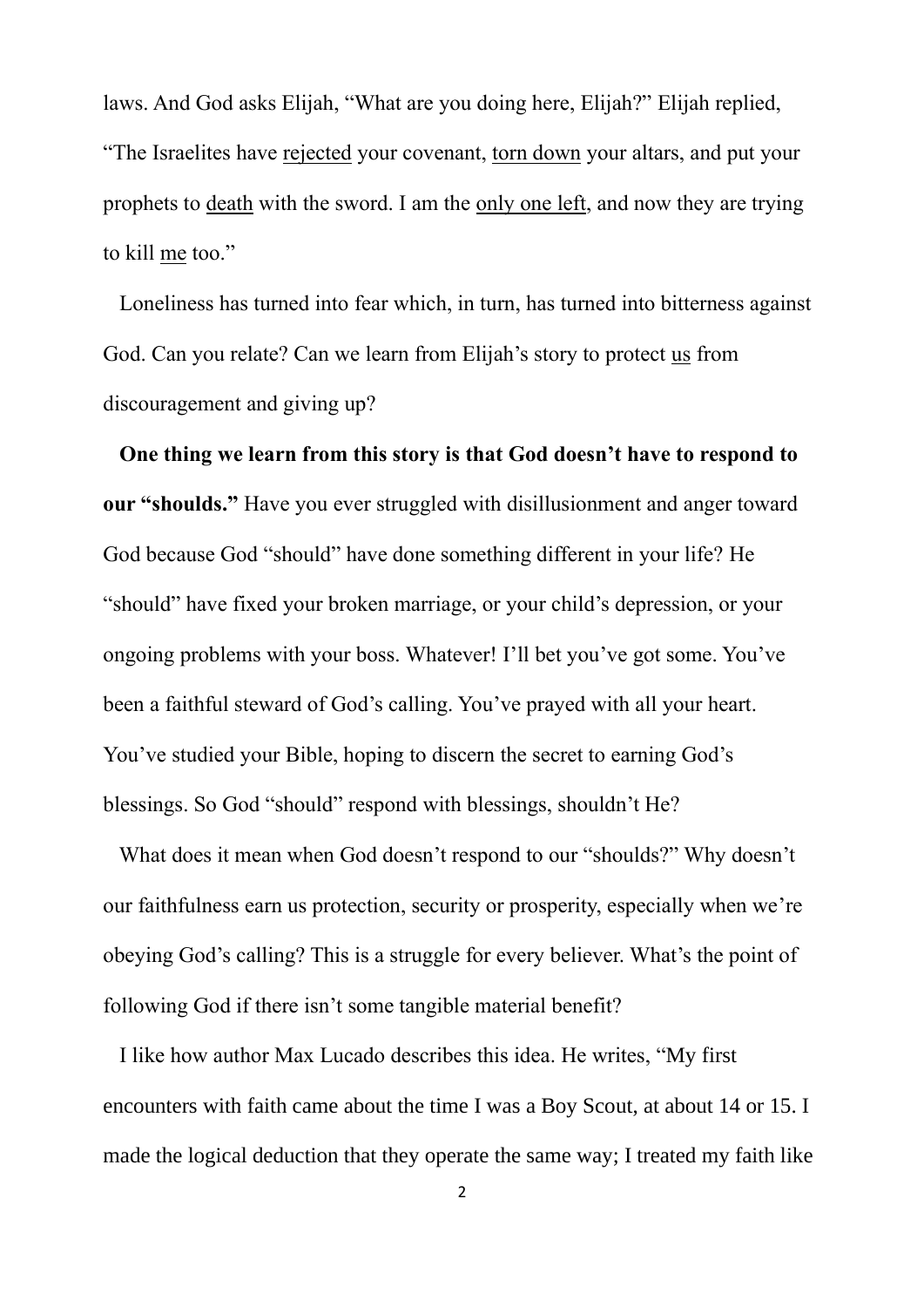[earning a merit badge, and everything about Christianity was about earning merit](about:blank)  [badges."](about:blank)

 The Bible makes it clear that there's no such thing as a merit badge believer. **Following God sometimes leads to martyrdom, not merit badges.** That's another insight we get from Elijah's story. The literal definition of the Greek word "martus" is *witness*. God calls every single one of us to serve as witnesses to God's work in the world. Like a witness in a court of law's called only to tell the truth, we're called to witness to God's truth and goodness, to witness to God's value system. And that witness includes our words, our actions, our lifestyle and our priorities. The life of faith requires sacrifice and never knowing if God will rescue us or remain silent. And that's how we live as witnesses to the reality of the one true God.

 **And that brings us to one more insight from Elijah's story today: the cross of Jesus reminds us that faithfulness is in our power; the outcome is in God's hands.** You'd expect that God would respond to Elijah's fear and loneliness and desperation with some words of comfort, or some revelation of how God would avenge him against Queen Jezebel. Even a few days off from his job as prophet would have been nice. But God doesn't do any of these things. Instead, God sends Elijah on a long journey back through the land where Jezebel is plotting his murder.

 And that long journey through difficult territory is exactly the life God has laid out for those who love Him. God calls us to faithfulness in our journey, not